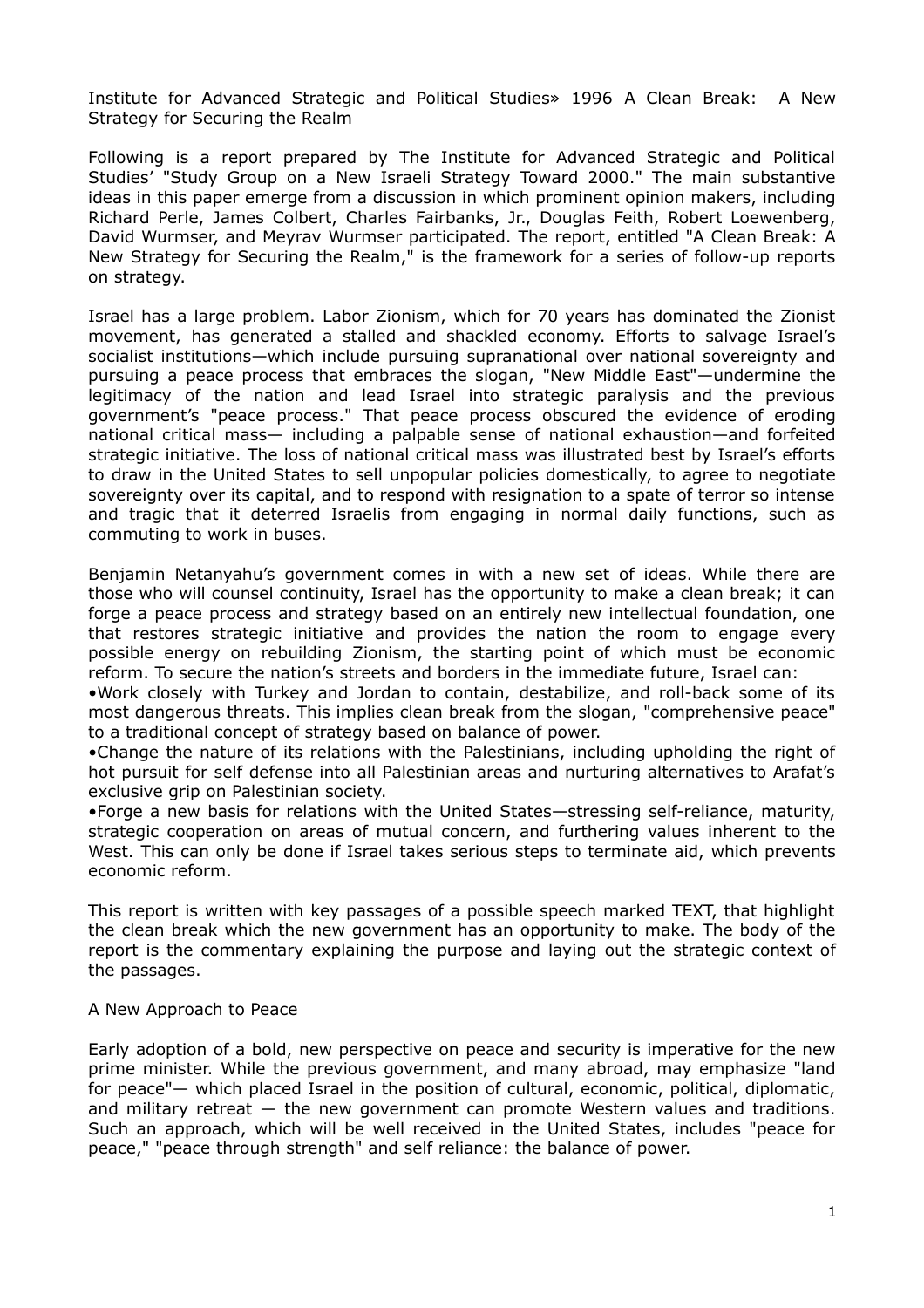A new strategy to seize the initiative can be introduced:

## TEXT:

We have for four years pursued peace based on a New Middle East. We in Israel cannot play innocents abroad in a world that is not innocent. Peace depends on the character and behavior of our foes. We live in a dangerous neighborhood, with fragile states and bitter rivalries. Displaying moral ambivalence between the effort to build a Jewish state and the desire to annihilate it by trading "land for peace" will not secure "peace now." Our claim to the land —to which we have clung for hope for 2000 years--is legitimate and noble. It is not within our own power, no matter how much we concede, to make peace unilaterally. Only the unconditional acceptance by Arabs of our rights, especially in their territorial dimension, "peace for peace," is a solid basis for the future.

Israel's quest for peace emerges from, and does not replace, the pursuit of its ideals. The Jewish people's hunger for human rights — burned into their identity by a 2000-year old dream to live free in their own land — informs the concept of peace and reflects continuity of values with Western and Jewish tradition. Israel can now embrace negotiations, but as means, not ends, to pursue those ideals and demonstrate national steadfastness. It can challenge police states; enforce compliance of agreements; and insist on minimal standards of accountability.

## Securing the Northern Border

Syria challenges Israel on Lebanese soil. An effective approach, and one with which American can sympathize, would be if Israel seized the strategic initiative along its northern borders by engaging Hizballah, Syria, and Iran, as the principal agents of aggression in Lebanon, including by:

•striking Syria's drug-money and counterfeiting infrastructure in Lebanon, all of which focuses on Razi Qanan.

•paralleling Syria's behavior by establishing the precedent that Syrian territory is not immune to attacks emanating from Lebanon by Israeli proxy forces.

•striking Syrian military targets in Lebanon, and should that prove insufficient, striking at select targets in Syria proper.

Israel also can take this opportunity to remind the world of the nature of the Syrian regime. Syria repeatedly breaks its word. It violated numerous agreements with the Turks, and has betrayed the United States by continuing to occupy Lebanon in violation of the Taef agreement in 1989. Instead, Syria staged a sham election, installed a quisling regime, and forced Lebanon to sign a "Brotherhood Agreement" in 1991, that terminated Lebanese sovereignty. And Syria has begun colonizing Lebanon with hundreds of thousands of Syrians, while killing tens of thousands of its own citizens at a time, as it did in only three days in 1983 in Hama.

Under Syrian tutelage, the Lebanese drug trade, for which local Syrian military officers receive protection payments, flourishes. Syria's regime supports the terrorist groups operationally and financially in Lebanon and on its soil. Indeed, the Syrian-controlled Bekaa Valley in Lebanon has become for terror what the Silicon Valley has become for computers. The Bekaa Valley has become one of the main distribution sources, if not production points, of the "supernote" — counterfeit US currency so well done that it is impossible to detect.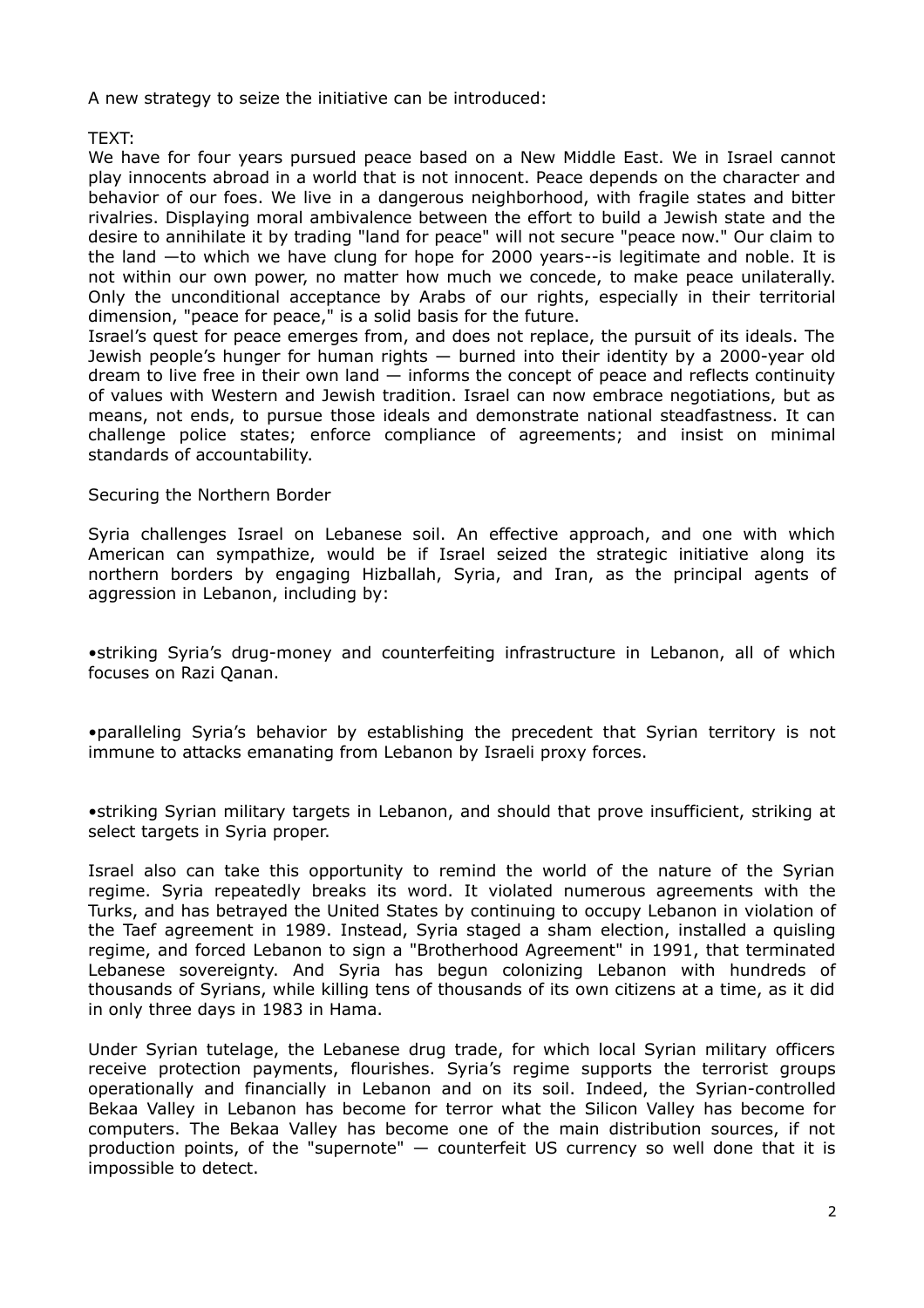Text:

Negotiations with repressive regimes like Syria's require cautious realism. One cannot sensibly assume the other side's good faith. It is dangerous for Israel to deal naively with a regime murderous of its own people, openly aggressive toward its neighbors, criminally involved with international drug traffickers and counterfeiters, and supportive of the most deadly terrorist organizations.

Given the nature of the regime in Damascus, it is both natural and moral that Israel abandon the slogan "comprehensive peace" and move to contain Syria, drawing attention to its weapons of mass destruction program, and rejecting "land for peace" deals on the Golan Heights.

Moving to a Traditional Balance of Power Strategy

# TEXT:

We must distinguish soberly and clearly friend from foe. We must make sure that our friends across the Middle East never doubt the solidity or value of our friendship.

Israel can shape its strategic environment, in cooperation with Turkey and Jordan, by weakening, containing, and even rolling back Syria. This effort can focus on removing Saddam Hussein from power in Iraq  $-$  an important Israeli strategic objective in its own right — as a means of foiling Syria's regional ambitions. Jordan has challenged Syria's regional ambitions recently by suggesting the restoration of the Hashemites in Iraq. This has triggered a Jordanian-Syrian rivalry to which Asad has responded by stepping up efforts to destabilize the Hashemite Kingdom, including using infiltrations. Syria recently signaled that it and Iran might prefer a weak, but barely surviving Saddam, if only to undermine and humiliate Jordan in its efforts to remove Saddam.

But Syria enters this conflict with potential weaknesses: Damascus is too preoccupied with dealing with the threatened new regional equation to permit distractions of the Lebanese flank. And Damascus fears that the 'natural axis' with Israel on one side, central Iraq and Turkey on the other, and Jordan, in the center would squeeze and detach Syria from the Saudi Peninsula. For Syria, this could be the prelude to a redrawing of the map of the Middle East which would threaten Syria's territorial integrity.

Since Iraq's future could affect the strategic balance in the Middle East profoundly, it would be understandable that Israel has an interest in supporting the Hashemites in their efforts to redefine Iraq, including such measures as: visiting Jordan as the first official state visit, even before a visit to the United States, of the new Netanyahu government; supporting King Hussein by providing him with some tangible security measures to protect his regime against Syrian subversion; encouraging — through influence in the U.S. business community — investment in Jordan to structurally shift Jordan's economy away from dependence on Iraq; and diverting Syria's attention by using Lebanese opposition elements to destabilize Syrian control of Lebanon.

Most important, it is understandable that Israel has an interest supporting diplomatically, militarily and operationally Turkey's and Jordan's actions against Syria, such as securing tribal alliances with Arab tribes that cross into Syrian territory and are hostile to the Syrian ruling elite.

King Hussein may have ideas for Israel in bringing its Lebanon problem under control. The predominantly Shia population of southern Lebanon has been tied for centuries to the Shia leadership in Najf, Iraq rather than Iran. Were the Hashemites to control Iraq, they could use their influence over Najf to help Israel wean the south Lebanese Shia away from Hizballah, Iran, and Syria. Shia retain strong ties to the Hashemites: the Shia venerate foremost the Prophet's family, the direct descendants of which — and in whose veins the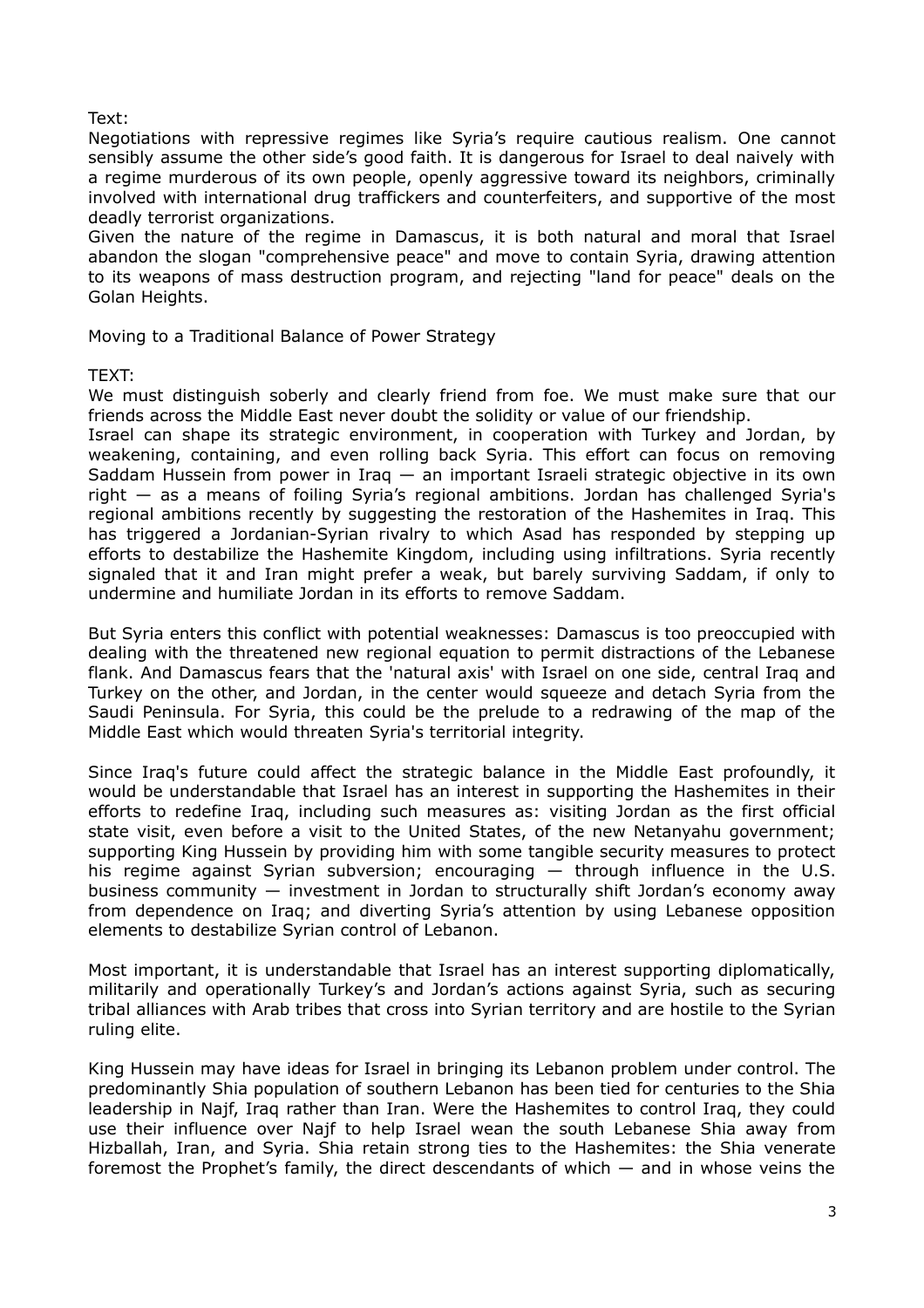blood of the Prophet flows — is King Hussein.

Changing the Nature of Relations with the Palestinians

Israel has a chance to forge a new relationship between itself and the Palestinians. First and foremost, Israel's efforts to secure its streets may require hot pursuit into Palestiniancontrolled areas, a justifiable practice with which Americans can sympathize.

A key element of peace is compliance with agreements already signed. Therefore, Israel has the right to insist on compliance, including closing Orient House and disbanding Jibril Rujoub's operatives in Jerusalem. Moreover, Israel and the United States can establish a Joint Compliance Monitoring Committee to study periodically whether the PLO meets minimum standards of compliance, authority and responsibility, human rights, and judicial and fiduciary accountability.

## TEXT:

We believe that the Palestinian Authority must be held to the same minimal standards of accountability as other recipients of U.S. foreign aid. A firm peace cannot tolerate repression and injustice. A regime that cannot fulfill the most rudimentary obligations to its own people cannot be counted upon to fulfill its obligations to its neighbors.

Israel has no obligations under the Oslo agreements if the PLO does not fulfill its obligations. If the PLO cannot comply with these minimal standards, then it can be neither a hope for the future nor a proper interlocutor for present. To prepare for this, Israel may want to cultivate alternatives to Arafat's base of power. Jordan has ideas on this.

To emphasize the point that Israel regards the actions of the PLO problematic, but not the Arab people, Israel might want to consider making a special effort to reward friends and advance human rights among Arabs. Many Arabs are willing to work with Israel; identifying and helping them are important. Israel may also find that many of her neighbors, such as Jordan, have problems with Arafat and may want to cooperate. Israel may also want to better integrate its own Arabs.

### Forging A New U.S.-Israeli Relationship

In recent years, Israel invited active U.S. intervention in Israel's domestic and foreign policy for two reasons: to overcome domestic opposition to "land for peace" concessions the Israeli public could not digest, and to lure Arabs — through money, forgiveness of past sins, and access to U.S. weapons  $-$  to negotiate. This strategy, which required funneling American money to repressive and aggressive regimes, was risky, expensive, and very costly for both the U.S. and Israel, and placed the United States in roles is should neither have nor want.

Israel can make a clean break from the past and establish a new vision for the U.S.-Israeli partnership based on self-reliance, maturity and mutuality — not one focused narrowly on territorial disputes. Israel's new strategy — based on a shared philosophy of peace through strength — reflects continuity with Western values by stressing that Israel is selfreliant, does not need U.S. troops in any capacity to defend it, including on the Golan Heights, and can manage its own affairs. Such self-reliance will grant Israel greater freedom of action and remove a significant lever of pressure used against it in the past.

To reinforce this point, the Prime Minister can use his forthcoming visit to announce that Israel is now mature enough to cut itself free immediately from at least U.S. economic aid and loan guarantees at least, which prevent economic reform. [Military aid is separated for the moment until adequate arrangements can be made to ensure that Israel will not encounter supply problems in the means to defend itself]. As outlined in another Institute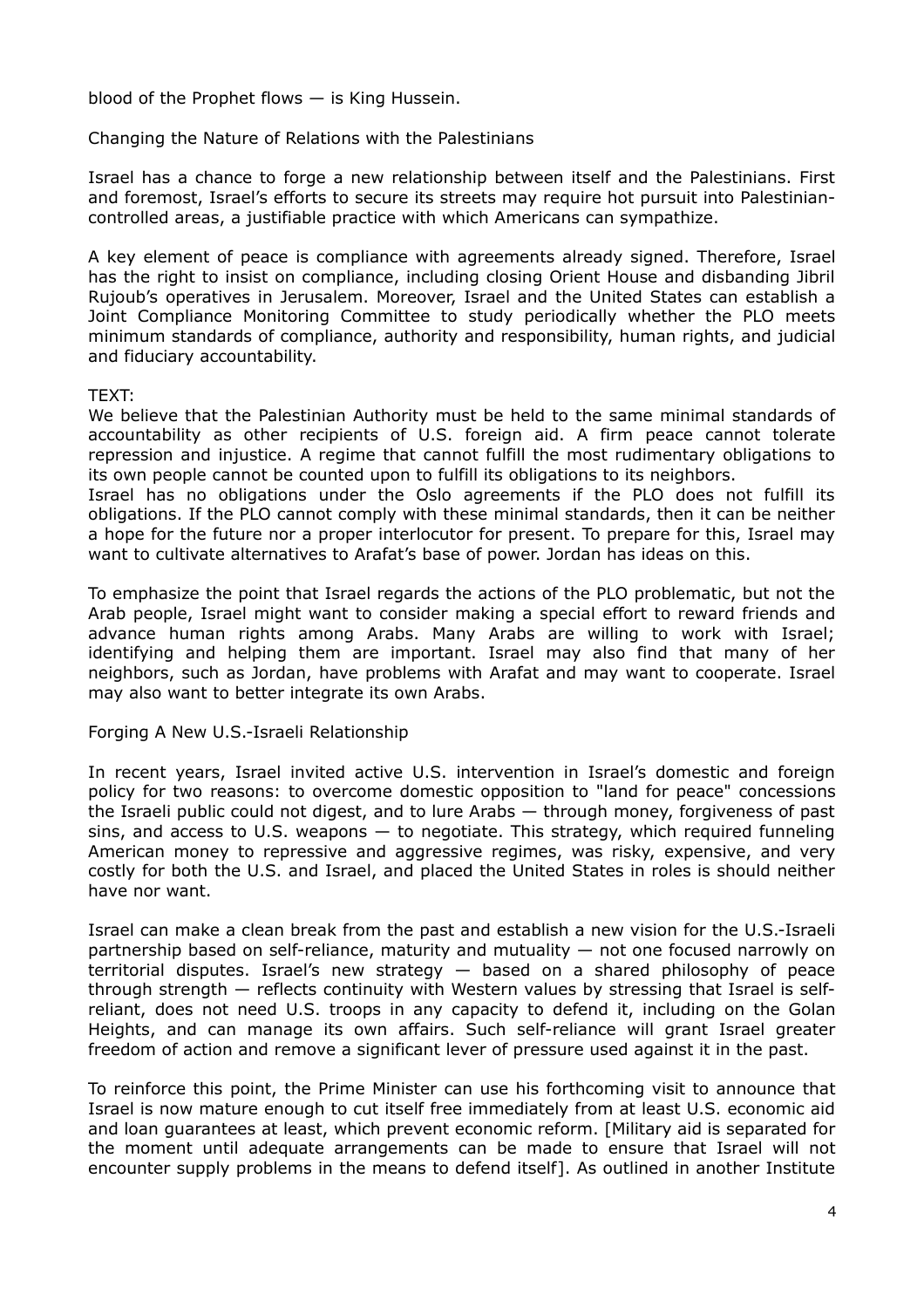report, Israel can become self-reliant only by, in a bold stroke rather than in increments, liberalizing its economy, cutting taxes, relegislating a free-processing zone, and selling-off public lands and enterprises — moves which will electrify and find support from a broad bipartisan spectrum of key pro-Israeli Congressional leaders, including Speaker of the House, Newt Gingrich.

Israel can under these conditions better cooperate with the U.S. to counter real threats to the region and the West's security. Mr. Netanyahu can highlight his desire to cooperate more closely with the United States on anti-missile defense in order to remove the threat of blackmail which even a weak and distant army can pose to either state. Not only would such cooperation on missile defense counter a tangible physical threat to Israel's survival, but it would broaden Israel's base of support among many in the United States Congress who may know little about Israel, but care very much about missile defense. Such broad support could be helpful in the effort to move the U.S. embassy in Israel to Jerusalem.

To anticipate U.S. reactions and plan ways to manage and constrain those reactions, Prime Minister Netanyahu can formulate the policies and stress themes he favors in language familiar to the Americans by tapping into themes of American administrations during the Cold War which apply well to Israel. If Israel wants to test certain propositions that require a benign American reaction, then the best time to do so is before November, 1996.

## Conclusions: Transcending the Arab-Israeli Conflict

TEXT: Israel will not only contain its foes; it will transcend them.

Notable Arab intellectuals have written extensively on their perception of Israel's floundering and loss of national identity. This perception has invited attack, blocked Israel from achieving true peace, and offered hope for those who would destroy Israel. The previous strategy, therefore, was leading the Middle East toward another Arab-Israeli war. Israel's new agenda can signal a clean break by abandoning a policy which assumed exhaustion and allowed strategic retreat by reestablishing the principle of preemption, rather than retaliation alone and by ceasing to absorb blows to the nation without response.

Israel's new strategic agenda can shape the regional environment in ways that grant Israel the room to refocus its energies back to where they are most needed: to rejuvenate its national idea, which can only come through replacing Israel's socialist foundations with a more sound footing; and to overcome its "exhaustion," which threatens the survival of the nation.

Ultimately, Israel can do more than simply manage the Arab-Israeli conflict though war. No amount of weapons or victories will grant Israel the peace its seeks. When Israel is on a sound economic footing, and is free, powerful, and healthy internally, it will no longer simply manage the Arab-Israeli conflict; it will transcend it. As a senior Iraqi opposition leader said recently: "Israel must rejuvenate and revitalize its moral and intellectual leadership. It is an important — if not the most important--element in the history of the Middle East." Israel  $-$  proud, wealthy, solid, and strong  $-$  would be the basis of a truly new and peaceful Middle East.

Participants in the Study Group on "A New Israeli Strategy Toward 2000:"

Richard Perle, American Enterprise Institute, Study Group Leader

James Colbert, Jewish Institute for National Security Affairs Charles Fairbanks, Jr., Johns Hopkins University/SAIS Douglas Feith, Feith and Zell Associates Robert Loewenberg, President, Institute for Advanced Strategic and Political Studies